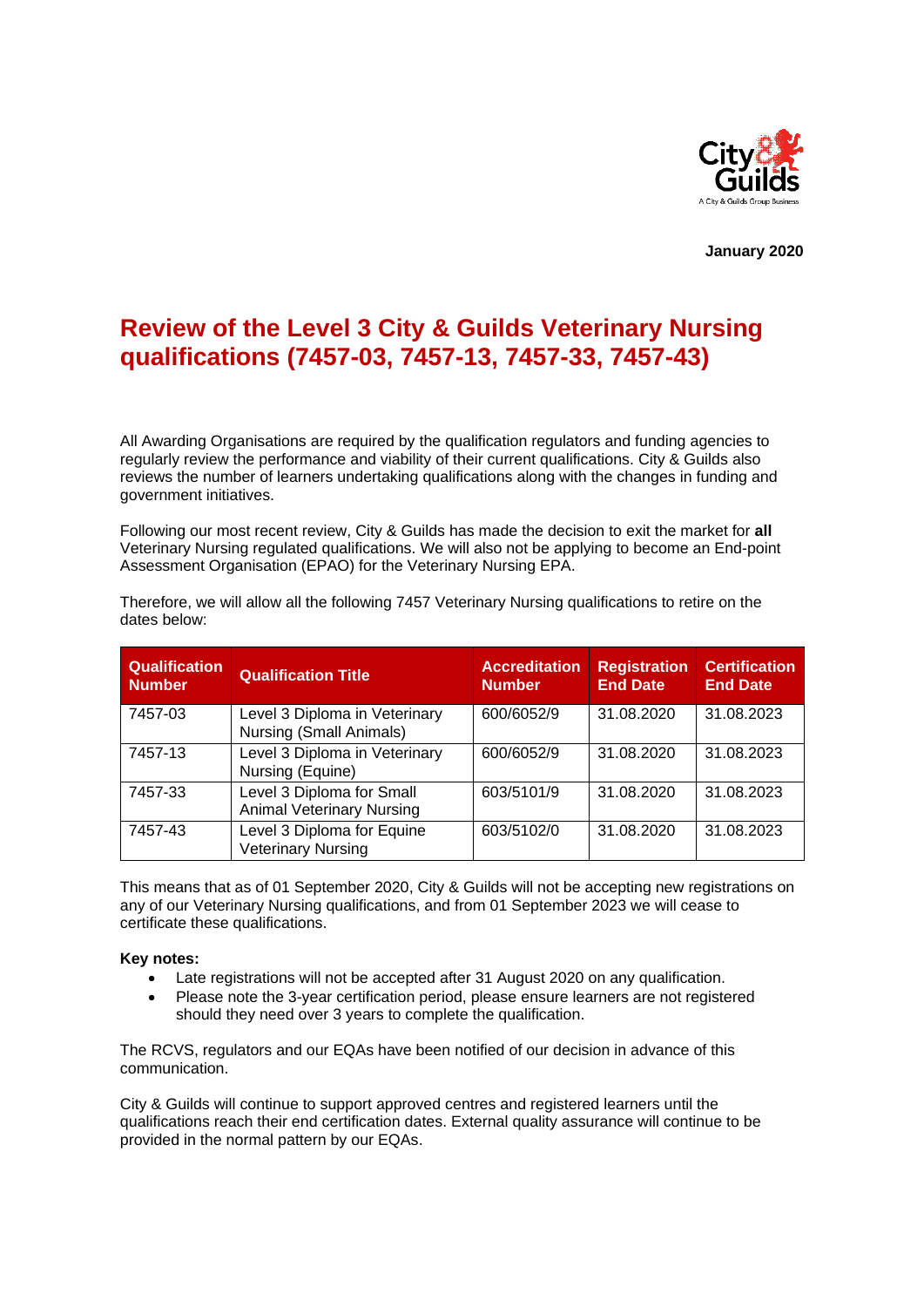# **Why we have made this decision…**

City & Guilds is subject to significant external policy change which has caused us to recently review our provision across all sectors in which we operate.

In the case of these qualifications, we have unfortunately taken the very difficult decision to cease delivery of all Veterinary Nursing qualifications for Small Animal (7457-03/33) and Equine (7457- 13/43). This decision has not been taken lightly, and we understand the disappointment that this has caused to our centres.

There are other Awarding Organisations who provide veterinary nursing qualifications so once our last learner registration dates have passed in August 2020, centres will still have choices available to them.

To help smooth the transition period, the RCVS has already allowed us to extend the registration period for the legacy qualifications (7457-03 and 7457-13) to ensure a period of continuity for our centres.

We will be working to ensure that learners are not disadvantaged by our decision, and all centres will receive continued support to ensure those learners registered with us have every opportunity to complete their qualification. We will also be reaching out to other Awarding Organisations to explore ways to reduce the impact on all of those affected.

We pride ourselves on the level of service we give our customers, and the quality of the qualifications we provide, but we need to be able to operate in a commercially sustainable way whilst we work our way through the ever changing qualifications market in the UK.

# **What happens next…**

Centres can still register students on both the legacy (7457-03/13) and new qualifications (7457- 33/43) until 31 August 2020. Please remember these learners must be certificated within the 3 years. After this time, we will not accept any further registrations.

For centres who wish to continue offering the Veterinary Nursing qualifications after this time, there are two other Awarding Organisations accredited by the RCVS to offer Veterinary Nursing qualifications:

| <b>Central Qualifications (CQ)</b>              | <b>VetSkill</b>                               |  |
|-------------------------------------------------|-----------------------------------------------|--|
| Click here to visit the CQ website              | Click here to visit the VetSkill website      |  |
| enquiries@cqual.org<br>Е:<br>T:<br>01359 245316 | E:<br>info@vetskill.com<br>T:<br>01480 278580 |  |

It is likely that you will need to obtain centre and/or qualification approval to deliver with another awarding organisation. We would recommend that you contact them as soon as possible. If you need to access activity reports or approval documents from City & Guilds, these can be accessed via the Quality Portal in Walled Garden.

For details on accredited Veterinary Nursing qualifications and contact details for the RCVS please visit the RCVS website [here.](https://www.rcvs.org.uk/who-we-are/contact-us/)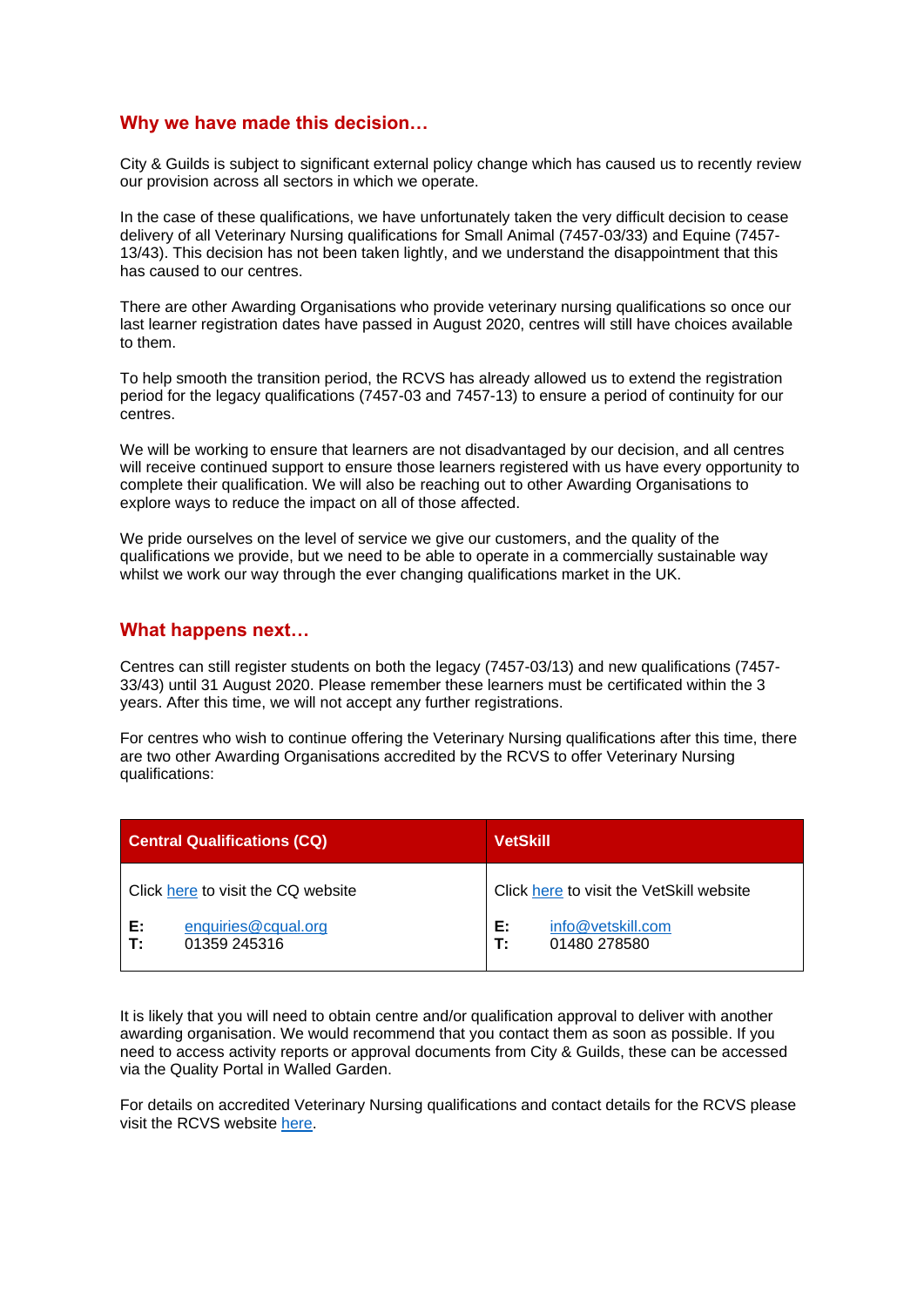# **Apprenticeship specific information…**

As City & Guilds will not become an End-point Assessment Organisation (EPAO), we will be working with the approved EPAOs to ensure recognition of OSCEs between all organisations. This is to prevent any requirement for an Apprentice to complete the OSCE twice.

Further details will be provided in due course.

Please visit the government website [here](https://www.gov.uk/guidance/register-of-end-point-assessment-organisations) for the most up to date information on approved end-point assessment organisations.

# **Queries and questions…**

All questions regarding this statement should be sent via email to the following team:

# **High Priority Qualifications team**

- **E:** [highpriorityqualifications@cityandguilds.com](mailto:highpriorityqualifications@cityandguilds.com)
- **T:** 0300 303 5352 (option 2 then option 4)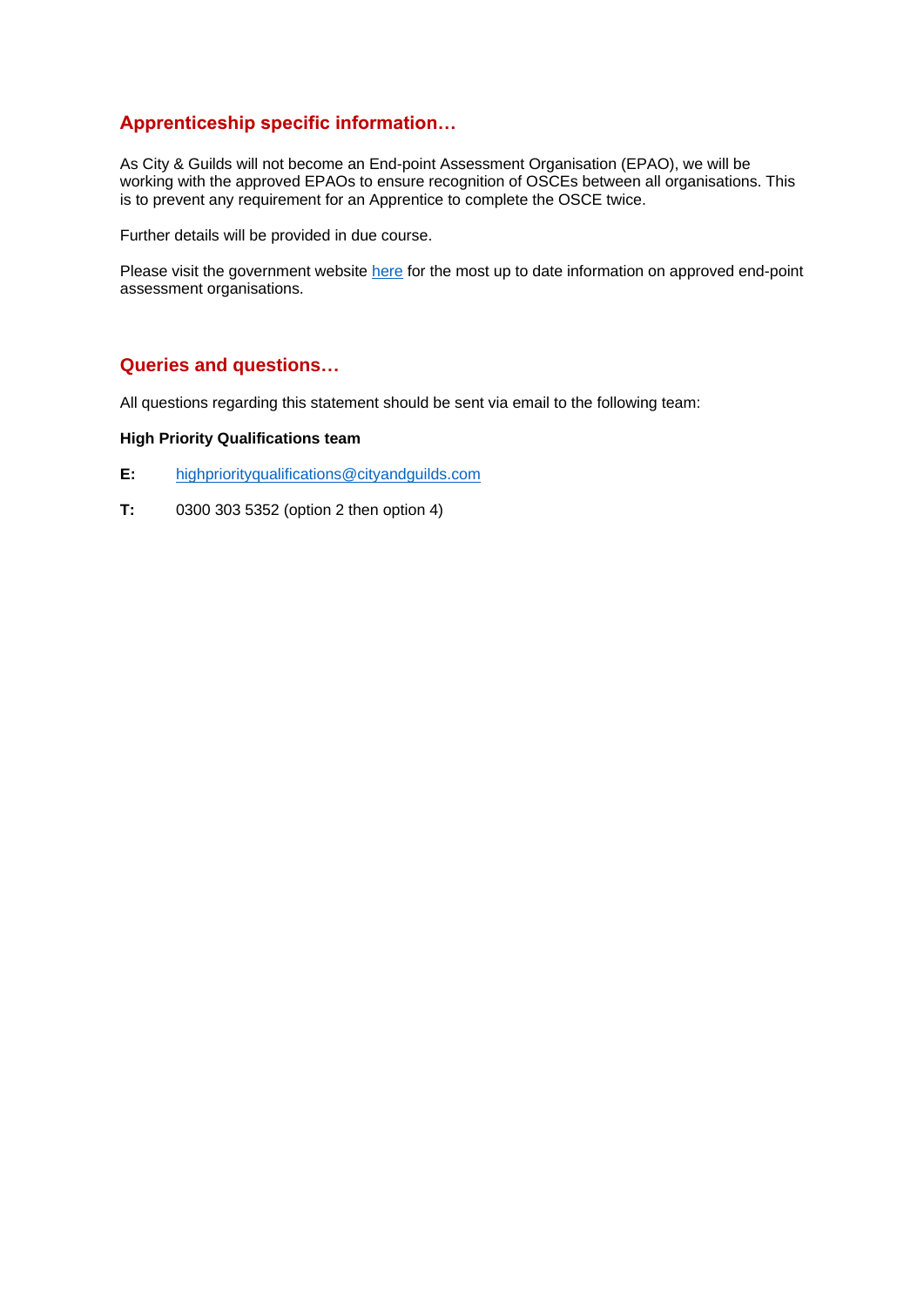# **Frequently Asked Questions (FAQs)**

# **Why has City & Guilds made the decision to stop offering VN qualifications?**

City & Guilds is subject to significant external policy change which has caused us to recently review our provision across all sectors in which we operate.

In the case of these qualifications, we have unfortunately taken the very difficult decision to cease delivery of all Veterinary Nursing qualifications for Small Animal (7457-03/33) and Equine (7457- 13/43). This decision has not been taken lightly, and we understand the disappointment that this has caused to our centres.

There are other Awarding Organisations who provide veterinary nursing qualifications so once our last learner registration dates have passed in August 2020, centres will still have choices available to them.

To help smooth the transition period, the RCVS has already allowed us to extend the registration period for the legacy qualifications (7457-03 and 7457-13) to ensure a period of continuity for our centres.

We will be working to ensure that learners are not disadvantaged by our decision, and all centres will receive continued support to ensure those learners registered with us have every opportunity to complete their qualification. We will also be reaching out to other Awarding Organisations to explore ways to reduce the impact on all of those affected.

We pride ourselves on the level of service we give our customers, and the quality of the qualifications we provide, but we need to be able to operate in a commercially sustainable way whilst we work our way through the ever changing qualifications market in the UK.

# **Are you prepared to extend the registration date?**

Unfortunately, the short period of accreditation we have been granted from the RCVS for the new 7457-33 and 43 qualifications means we are unable to extend their registration end date beyond 31 August 2020 without applying for further accreditation.

# **Why have you exited the market so soon after releasing a new Diploma?**

City & Guilds was committed to VN diploma and spent significant time and resource to redevelop these, introducing the new Small Animal (7457-33) and Equine (7457-43) qualifications in September 2019.

We received a shorter than expected accreditation period from the RCVS for both qualifications. This combined with other external factors outside of our control has influenced our decision to exit the market.

City & Guilds needs to operate in a commercially sustainable way, we feel therefore it is appropriate at this point to exit the market.

We remain committed to the land-based sector.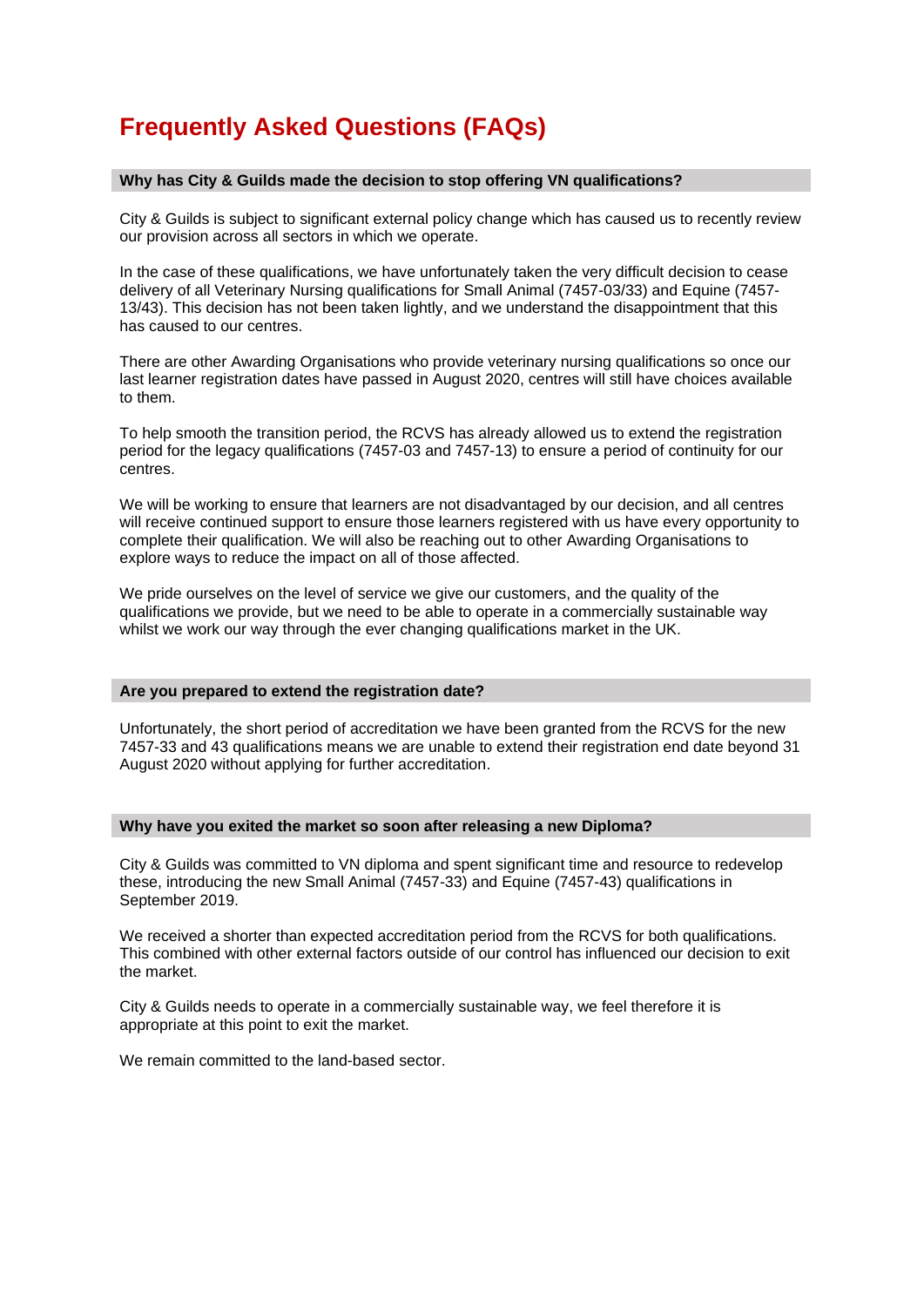#### **I'm a learner registered on the L3 Diploma, what should I do?**

If you're a learner already on a City & Guilds qualification, we have a responsibility to ensure you have every reasonable opportunity to continue your qualification. For learners registered on either the 7457-03, 13, 33 or 43 you will have until 31 August 2023 to be certificated on your qualification.

If however you do not complete your programme of study before this date, unfortunately you will not be able to be certificated with City & Guilds.

Please speak directly with your centre if you have any concerns.

#### **Will other qualifications follow?**

We continue to be committed to the land-based sector and due to this we need to make some difficult decisions to focus our offer.

In this instance, it is only the qualifications that are accredited by the RCVS that we have chosen to withdraw.

# **When do City & Guilds stop offering VN qualifications?**

The last registration date for 7457-03, 13, 33 and 43 is 31 August 2020. After this time no further registrations can be made.

The last certification date for all qualifications will be 31 August 2023.

#### **What impact does your decision have on the market?**

We did not take this decision lightly. However, there are currently two other awarding organisations who offer equivalent qualifications that are either fully or provisionally accredited by the RCVS:

Although we are aware our decision reduced the available options for centres and learners, there is still a choice in the market.

#### **Is the Level 2 Diploma for Veterinary Care Assistants qualification affected?**

No. Only qualifications that are accredited by the RCVS are affected. The Level 2 Diploma for Veterinary Care Assistants (0448-02) is **not** affected.

## **We have learners on an Equine qualification, what options are there?**

Currently Central Qualifications (CQ) offer an Equine Veterinary Nursing qualification. Please click [here](https://www.cqual.org/cq-en/cqdipevn.php) to visit the CQ website to find out more.

# **When did City & Guilds notify the RCVS of the decision?**

We notified the RCVS on 10 January 2020 in person and via letter, with a clear rationale for our decision.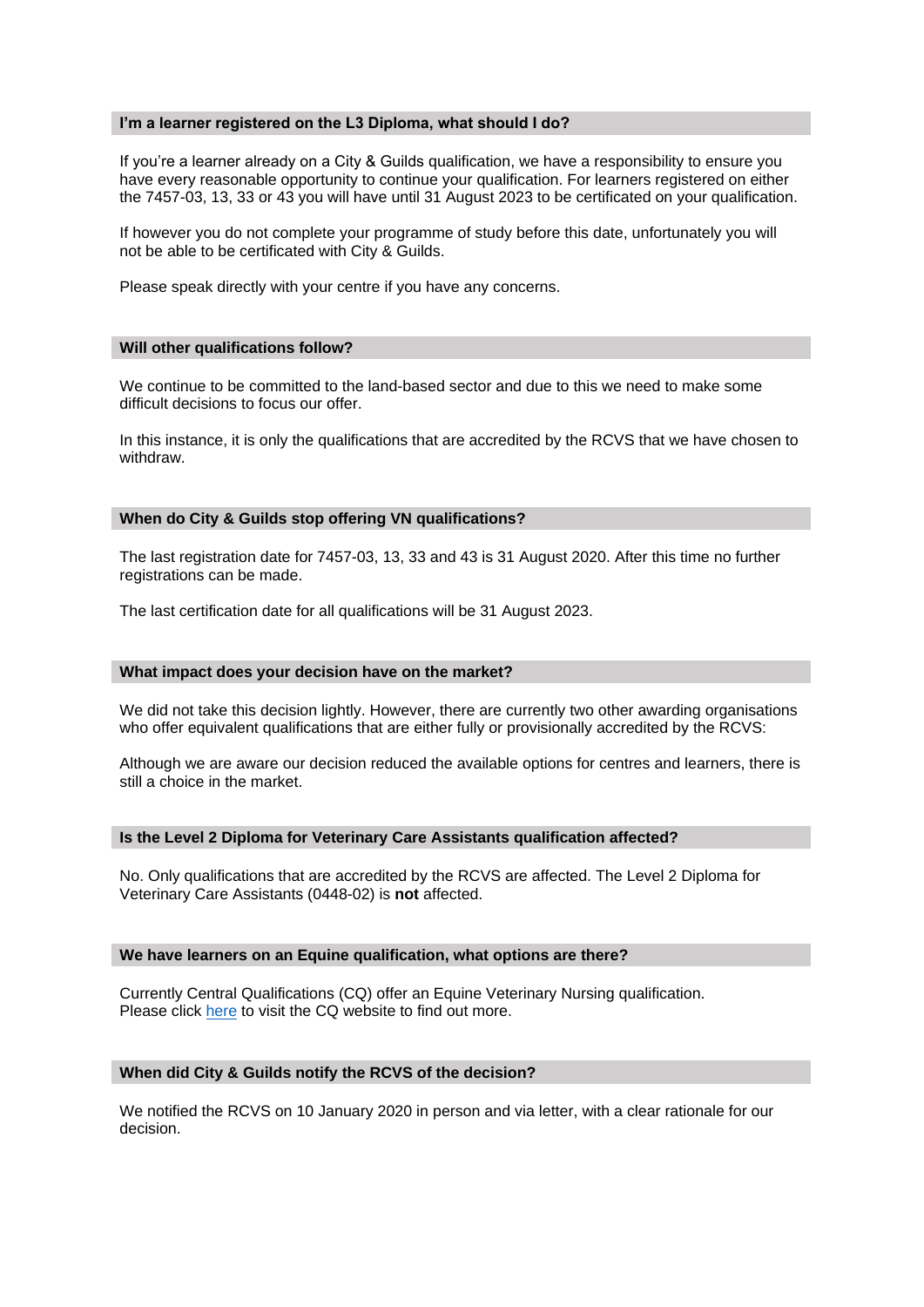#### **How do I make a complaint?**

If you wish to make a formal complaint, please contact our Feedback & Complaints team on the details below:

# E: [feedbackandcomplaints@cityandguilds.com](mailto:feedbackandcomplaints@cityandguilds.com)

T: 020 7294 8444

Customer Experience Team City & Guilds 5-6 Giltspur Street London EC1A 9DE

# **What options are there for centres moving forward?**

There are currently two other AOs accredited by the RCVS to offer L3 Vet Nursing qualifications. These are Central Qualifications and VetSkill.

It is up to each individual centre to decide which AO they transfer to, and it is likely any centre will be subject to a qualification approval process. Please contact your preferred AO as soon as possible.

# **What happens if a learner does not complete the qualification by the 31 August 2023?**

Centres will only be able to certificate on the VN qualifications until the end of 31 August 2023. After this time no further certifications will be permitted.

If a learner has not completed the qualification by this time, the learner will need to complete the qualification with another awarding organisation. The new awarding organisation will need to ensure that the units completed with City & Guilds meet the learning outcomes of their own programme, and the centre will need to address any gaps. This is known as RPL (Recognition of Prior Learning).

Provided the centre has opted in for Unit Certificates, these will be provided for each completed unit with City & Guilds. It is vital that centres and/or learners keep hold of these unit certificates should they need to complete the qualification with another AO.

Centres should also print a copy of the candidate history from [Walled Garden.](https://www.walled-garden.com/)

# **Where should we send questions and queries relating to this announcement?**

Any questions, feedback or queries relating to this announcement should be sent to:

High Priority Qualifications team

- E: highpriorityqualifications@cityandguilds.com
- T: 0300 303 5352 (option 2 then option 4)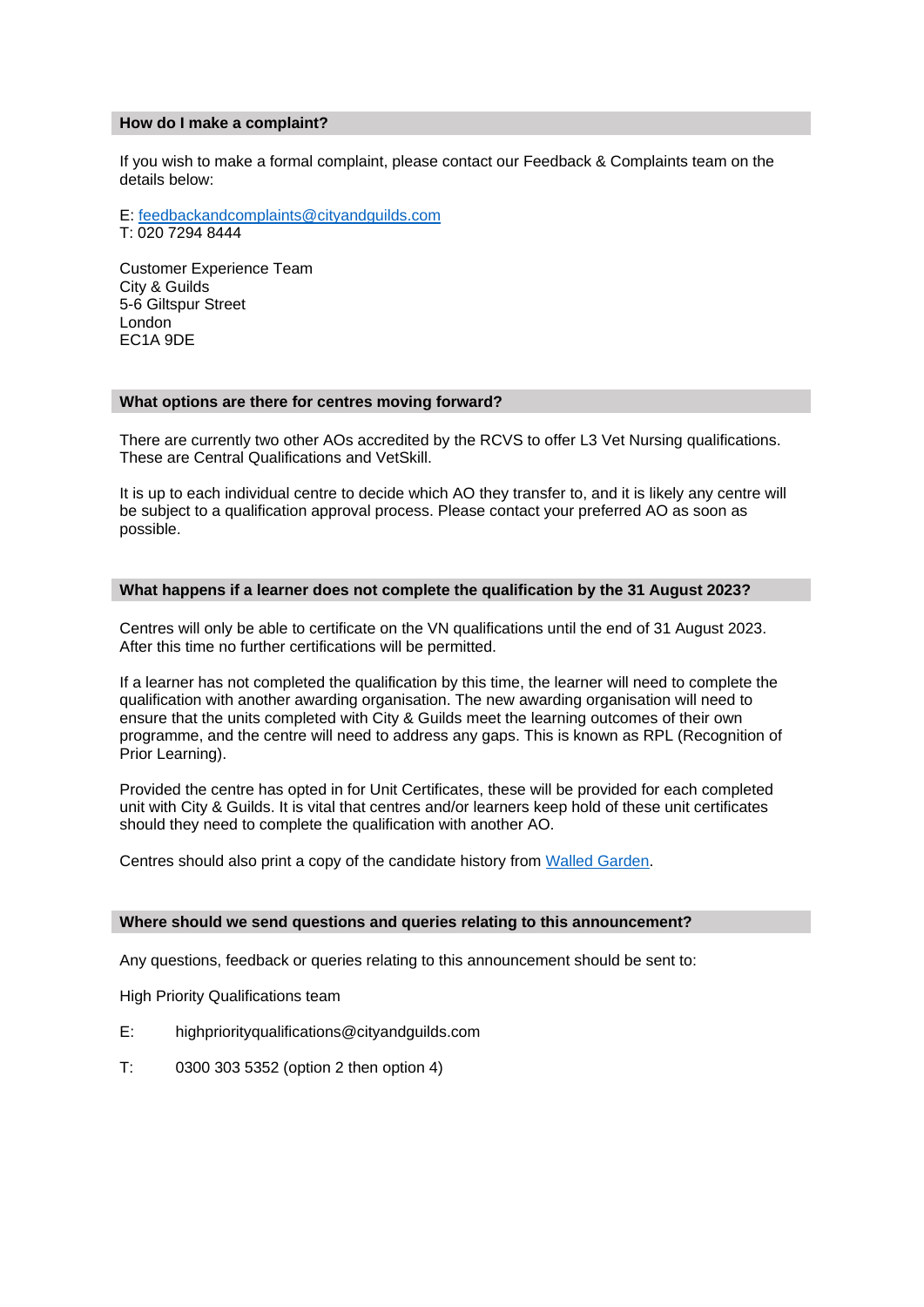# **How do I contact the RCVS?**

You can contact the RCVS VN team on the details below:

E: [vetnursing@rcvs.org.uk](mailto:vetnursing@rcvs.org.uk) T: 020 7202 0788

## **Can I move registrations from the new qualifications to the legacy qualifications?**

Yes, centres are permitted to cancel registrations on either the 7457-33/43 qualifications and reregister them onto the 7457-03/13.

To do this, you will need to notify the HPQ team and provide the details of the learners so we can complete this for you. A credit will be raised for the original registration fees, and a new invoice will be raised for the registrations.

Please do not complete this on Walled Garden.

# **Did City & Guilds intend to become an EPAO?**

City & Guilds had every intention to become an EPAO for Veterinary Nursing, however at no point made any firm commitment to become an approved EPAO.

## **What will happen with learners who are completing an Apprenticeship Standard and the EPA?**

We will be working with other approved EPAOs and the RCVS to support learners on an apprenticeship standard and to provide a suitable solution.

To confirm we have not and will not be applying to become an approved EPAO and will not be running the EPA for Vet Nursing.

#### **Will a City & Guilds learner on an Apprenticeship Standard need to complete the OSCE twice?**

We will be working with the approved EPAOs and the RCVS to support learners on an apprenticeship standard and to provide a suitable solution.

#### **Will you refund learners registered on the 7457-33/43 if we move to another AO?**

Centres can cancel any registration within one month of the date of registration and receive a full credit.

We are unable to cancel any registrations where a result has been claimed, but under the circumstances we will still consider a full credit provided the original registration is within the 1 month period.

Registrations outside this period can be cancelled, however a credit will not be raised.